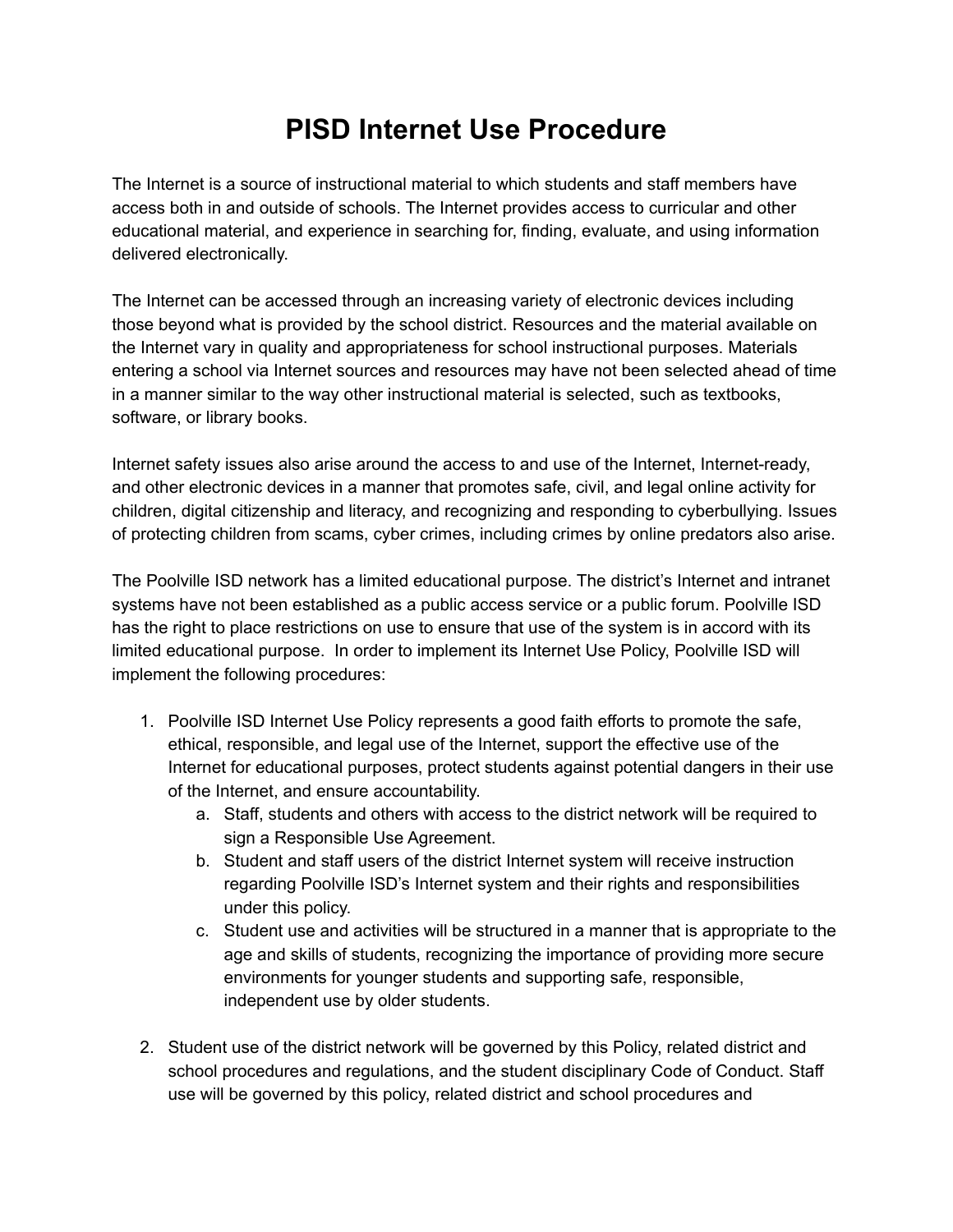regulations, district employment policy, and the collective bargaining agreements. The due process rights of all users will be respected in the event there is a suspicion of inappropriate use of the district Internet system. Users have limited privacy expectations in the contents of their personal files and records of their online activity while on the district system.

- a. The district will implement guidelines for the use of student-owned personal digital devices in the context of instructional activities that are in accord with the provisions set forth in this policy, with the exception that it is recognized that these devices operate outside of the district system and thus are not subject to district use of technology protection measures to block or monitor access. All regulations will be consistent with legal standards and laws related to search, seizure, and review. Any implementation of the use of student-owned personal digital device for instructional use will require separate signed approval by parent/guardian.
- b. The district allows some district computers to be taken home and access to the The Poolville ISD Internet system from home. The district will implement regulations related to the use of these computers when off-campus that seek to ensure the safety and security of students and the appropriate educational use of district resources.
- 3. Poolville ISD makes no warranties of any kind, either express or implied, that the functions or the services provided by or through The Poolville ISD network will be error-free or without defect. Poolville ISD will not be responsible for any damage users may suffer, including but not limited to, loss of data, interruptions of service, or exposure to inappropriate material or people. Poolville ISD is not responsible for the accuracy or quality of the information obtained through the system. Poolville ISD will not be responsible for financial obligations arising through the unauthorized use of the system. Users or parents of users will indemnify and hold Poolville ISD harmless from any losses sustained as the result of misuse of the system by user. Use of the system by students will be limited to those students whose parents have signed a disclaimer of claims for damages against Poolville ISD.
- 4. Poolville ISD will protect against access to materials that are considered inappropriate for users to access through the district network in the following manner:
	- a. District regulations will designate certain categories of materials as Prohibited, Restricted, or Limited Access Material.
		- i. Prohibited material may not be accessed by the students or staff at any time, for any purpose. This includes the material to be restricted under the Children's Internet Protection Act.
		- ii. Restricted material may not be accessed by elementary or middle school students, but may be accessed by high school students in the context of specific learning activities that have been approved by the building administrator or by staff for professional development purposes.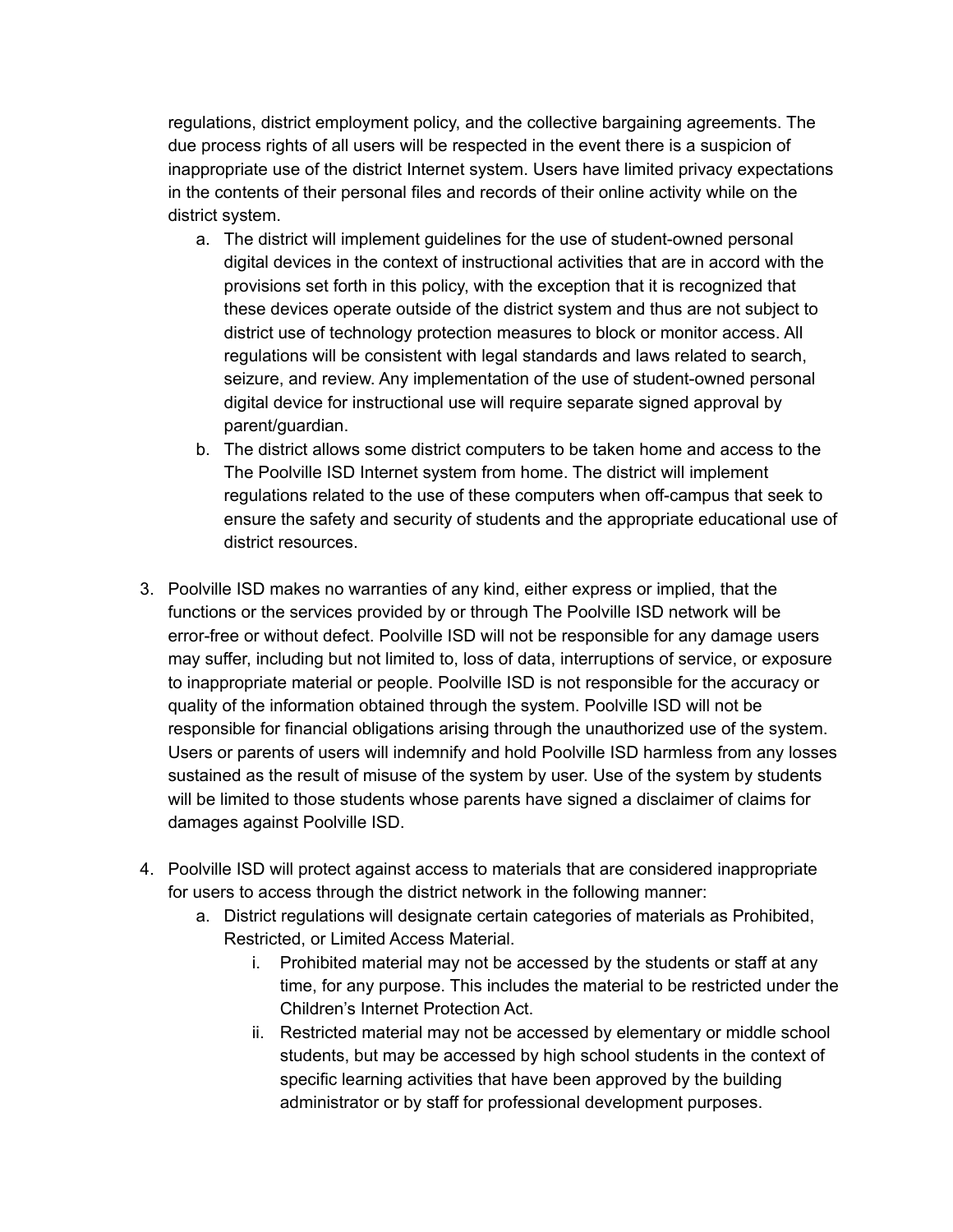- iii. Limited access material is material that is generally considered to be non-educational or entertainment. Limited Access Material may be accessed in the context of specific learning activities that are directed by a teacher.
- b. Poolville ISD will implement the use of a Technology Protection Measure, or filter, to protect against access to visual depictions that are obscene, child pornography, and materials that are harmful to minors, as defined by the Children's Internet Protection Act. The filter may also be configured to protect against access to other material considered inappropriate for students to access.
- c. The filter may not be disabled at any time that students are using the network, if such disabling will cease to protect against access to materials that are prohibited under the Children's Internet Protection Act.
- d. Authorized staff may override the filter to access to sites containing appropriate educational material. The building principal will implement procedures to ensure that teachers and students can readily override the filter if it is blocking access to sites considered necessary for instruction or learning activities. The determination of whether material is appropriate for instructional use shall be based on the content of the material and the intended use of the material, not on the protection actions of the filter.
- e. All school staff with direct responsibilities for the safety and well-being of students will have the authority to immediately override the filter to review material related to safety concerns. Those with such responsibilities include, but are not limited to, administrators, counselors, school psychologists, Family Support Workers, Instructional Assistants, and school resource officers.
- 5. Poolville ISD will implement procedures to supervise and monitor student use of the Internet through staff supervision and technical monitoring. Student use of the network will be supervised by staff in a manner that is appropriate to the age of the students and circumstances of use.
- 6. Poolville ISD and schools will establish regulations and procedures to protect the safety and security of students when using direct electronic communications, including the instructional use of email, instant messaging, blogs, wikis, social networking and other similar interactive communication technologies.
- 7. The Student Responsible Use Agreement developed pursuant to this policy will include requirements that address the following safe and responsible use issues:
	- a. Access to inappropriate material.
	- b. Privacy and communication safety standards for self and others
	- c. Unlawful activities, including computer security violations, actions taken to disrupt the performance of a computer system, and the use of the Internet to engage in other criminal acts.
	- d. Inappropriate language.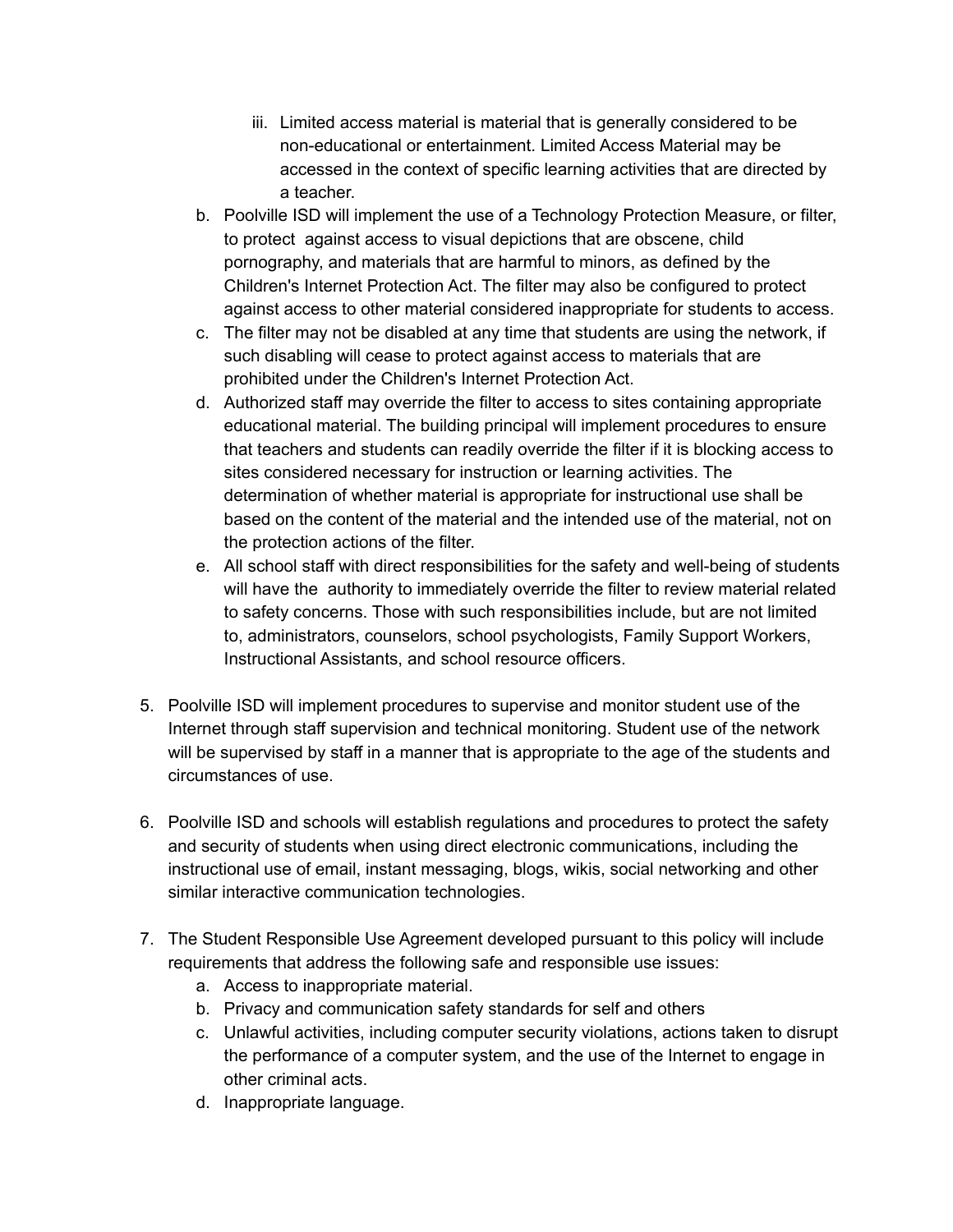- e. Plagiarism and copyright infringement.
- f. Actions or use that may disrupt or jeopardize the security or effective performance of The Poolville ISD network or the Internet.
- g. Any actions, including harassment and bullying, that are in violation of the Student Handbook/Code of Conduct.
- h. Other related issues from the Student Handbook/Code of Conduct.
- 8. Poolville ISD will protect against the unauthorized disclosure, use, or dissemination of personal or confidential information of students.
	- a. Poolville ISD will review contracts with third party providers of data management services to ensure compliance with federal and state student privacy laws.
	- b. Poolville ISD will implement regulations for staff pertaining to the transmission of student confidential information via direct electronic communications to ensure that such transmissions are in compliance with the federal and state student privacy laws.
	- c. Poolville ISD will implement regulations for staff and students to ensure the protection of student personal information when accounts are established or information is provided by or about students on third party web sites.
	- d. Poolville ISD will implement regulations addressing the disclosure of student information and images and posting of student-created material on the Poolville ISD web site to ensure that such postings are in compliance with the federal and state student privacy laws. These regulations will provide greater privacy protection for younger students and allow greater disclosure for older students.
	- e. The district prohibits student-teacher interaction (friending, etc.) on social networking sites unless such interaction is specifically educational in nature and related to instruction around appropriate online behaviors.
- 9. Poolville ISD will educate minors about appropriate online behavior, including cyberbullying awareness and response and interacting with other individuals on social networking sites and in chat rooms.
	- a. Poolville ISD Curriculum & Instruction department will establish a standing committee to oversee such instruction. The instruction will address issues related to personal safety when using interactive technologies, as well as digital media literacy. The committee will include, but not be limited to, K-12 Curriculum & Instruction, educational technologists, library media, health teachers, Prevention-Intervention, Safety & Security, CTE staff, and at least one parent representative.
	- b. Age appropriate materials will be made available for use across grade levels.
	- c. Training on online safety issues and materials implementation will be made available for administration, staff and parents.
- 10. Student's constitutional rights to freedom of speech and freedom to access information will be protected when they use the Internet in school. The Poolville ISD network is a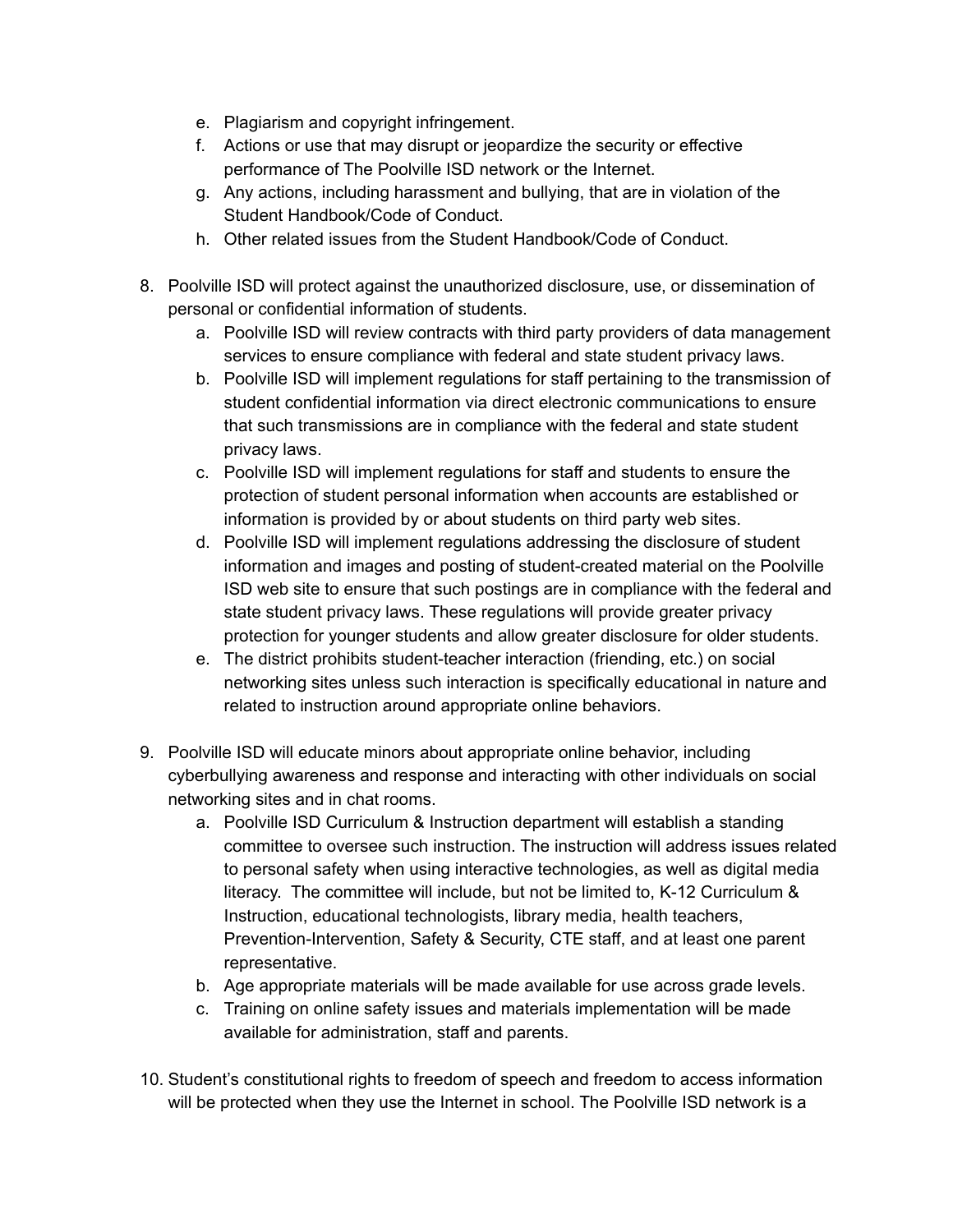limited public forum. Poolville ISD may restrict access to materials or may place restrictions on student speech for valid educational reasons. Poolville ISD will not restrict student access to information or speech or posting of speech based on viewpoint discrimination.

- 11. Poolville ISD will implement copyright management regulations that will protect the rights of copyright holders, including students and staff, related to material that is accessed through the Poolville ISD Internet system or placed on district and school websites.
- 12. Poolville ISD will implement regulations for the posting of material on district and school websites that will promote the effective educational use of the Internet, protect the privacy rights and other rights of students and staff, limit potential liability of Poolville ISD for the inappropriate placement of material, and present an image that will reflect well on the district, schools, staff, and students.
	- a. These regulations will allow for the posting of student names, images, and work product, in a manner that is considered safe given the grade level of the students.
	- b. These regulations will cover material that is posted in internal class-based instructional environments, as well as material posted on publicly accessible district or school websites.
	- c. These regulations will be in compliance with the Federal Educational Rights and Privacy Act.
- 13. Student and staff access to the Poolville ISD Internet system will be in full compliance with Section 504 of the Rehabilitation Act of 1973, Title II of the Americans with Disabilities Act of 1990, Section 508 of the Rehabilitation Act of 1973.
- 15. Each school will provide an annual written notice to the parents/guardians of students about the district Internet system, the policies governing its use, and the limitation of liability of the district.
	- a. Upon enrollment in a school, parents/guardians must sign a Internet/Network Use Agreement. The IUA/NUA will be effective for as long as the student attends the particular school.
	- b. The IUA/NUA will address the requirements for safe and responsible use. It will also solicit parent permission for the posting of information, images, and work products of students in under copyright law and federal and state privacy laws.
- 16. The administrative responsibilities of the Poolville ISD administrative staff related to the Poolville ISD network are as follows:
	- a. The superintendent, or his/her designee, will serve as the coordinator to oversee the district Internet system. The superintendent is authorized to develop regulations and agreements for the use of the Poolville ISD Internet system that are in accord with this policy statement, and other district policies.